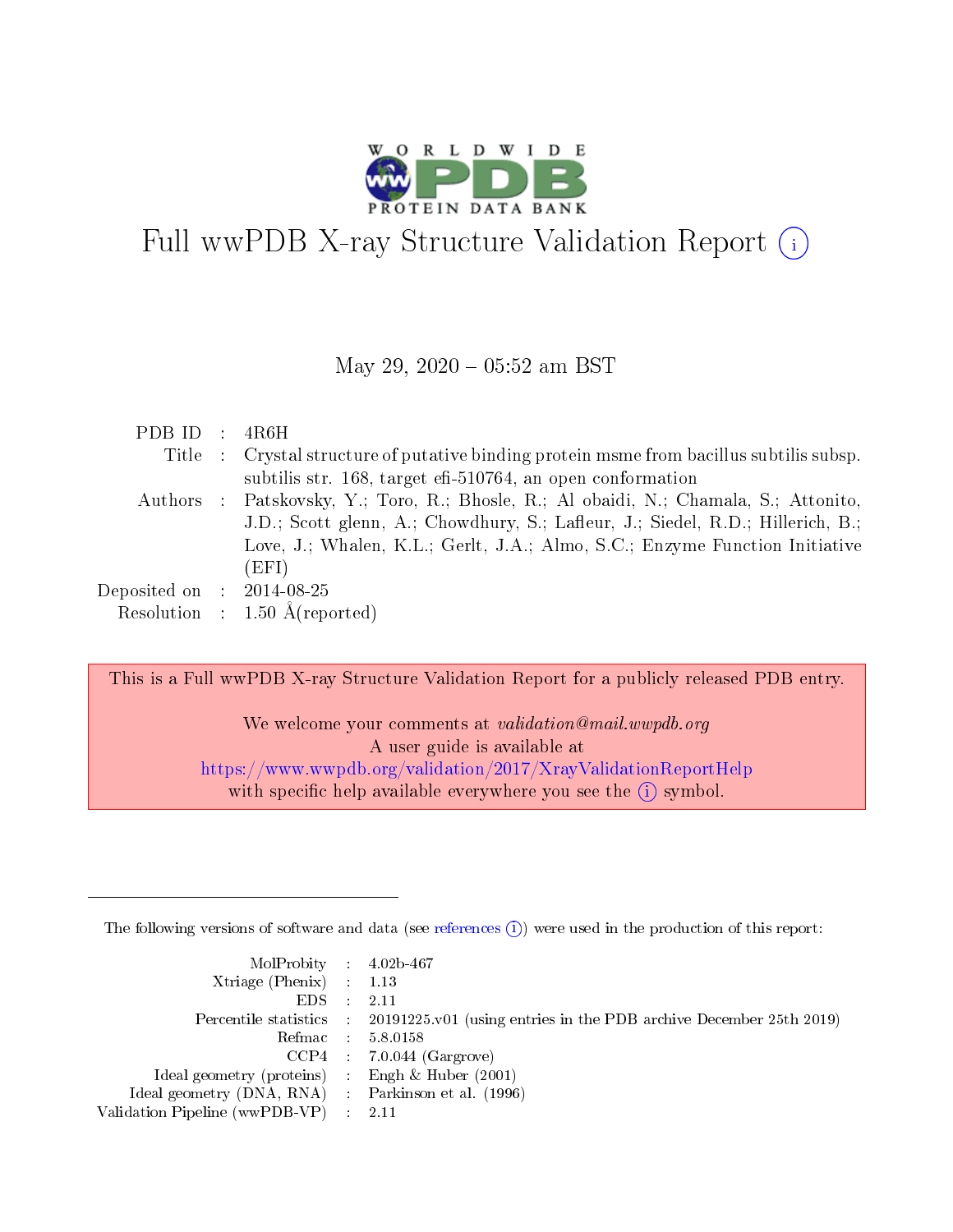# 1 [O](https://www.wwpdb.org/validation/2017/XrayValidationReportHelp#overall_quality)verall quality at a glance  $(i)$

The following experimental techniques were used to determine the structure: X-RAY DIFFRACTION

The reported resolution of this entry is 1.50 Å.

Percentile scores (ranging between 0-100) for global validation metrics of the entry are shown in the following graphic. The table shows the number of entries on which the scores are based.



| Metric                | Whole archive<br>$(\#\text{Entries})$ | Similar resolution<br>(#Entries, resolution range( $\AA$ )) |  |  |
|-----------------------|---------------------------------------|-------------------------------------------------------------|--|--|
| $R_{free}$            | 130704                                | $2936(1.50-1.50)$                                           |  |  |
| Clashscore            | 141614                                | $3144(1.50-1.50)$                                           |  |  |
| Ramachandran outliers | 138981                                | $3066(1.50-1.50)$                                           |  |  |
| Sidechain outliers    | 138945                                | $3064(1.50-1.50)$                                           |  |  |
| RSRZ outliers         | 127900                                | $2884(1.50-1.50)$                                           |  |  |

The table below summarises the geometric issues observed across the polymeric chains and their fit to the electron density. The red, orange, yellow and green segments on the lower bar indicate the fraction of residues that contain outliers for  $>=3, 2, 1$  and 0 types of geometric quality criteria respectively. A grey segment represents the fraction of residues that are not modelled. The numeric value for each fraction is indicated below the corresponding segment, with a dot representing fractions  $\epsilon=5\%$  The upper red bar (where present) indicates the fraction of residues that have poor fit to the electron density. The numeric value is given above the bar.

| Mol | $\gamma$ hain | Length    | Quality of chain |    |    |
|-----|---------------|-----------|------------------|----|----|
|     |               | ഹറ<br>±∠c | %<br>87%         | 5% | 8% |
| д.  | . .           |           |                  |    |    |

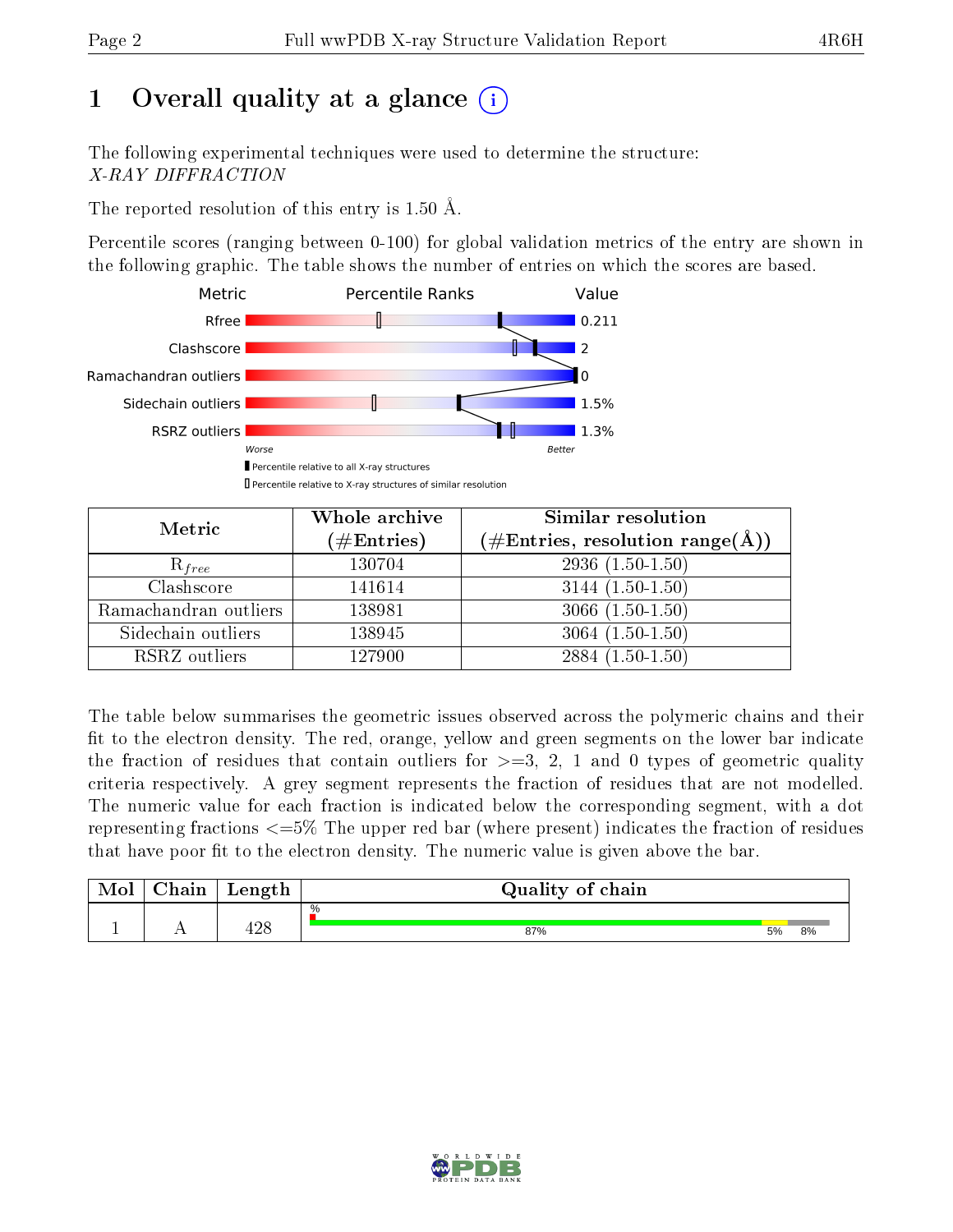# 2 Entry composition (i)

There are 3 unique types of molecules in this entry. The entry contains 3698 atoms, of which 0 are hydrogens and 0 are deuteriums.

In the tables below, the ZeroOcc column contains the number of atoms modelled with zero occupancy, the AltConf column contains the number of residues with at least one atom in alternate conformation and the Trace column contains the number of residues modelled with at most 2 atoms.

Molecule 1 is a protein called Solute binding protein MsmE.

| Mol | Chain | ' Residues | $\rm{Atoms}$        |      |     |     |  | ZeroOcc∣ | $\mid$ AltConf $\mid$ | $\operatorname{Trace}\nolimits$ $\mid$ |
|-----|-------|------------|---------------------|------|-----|-----|--|----------|-----------------------|----------------------------------------|
|     |       | 394        | $\rm Total$<br>3225 | 2064 | 537 | 610 |  |          |                       |                                        |

| Chain            | Residue        | Modelled             | Actual         | Comment               | Reference            |
|------------------|----------------|----------------------|----------------|-----------------------|----------------------|
| А                | $-20$          | <b>MET</b>           |                | <b>EXPRESSION TAG</b> | UNP 034335           |
| $\bf{A}$         | $-19$          | <b>HIS</b>           |                | <b>EXPRESSION TAG</b> | <b>UNP 034335</b>    |
| $\bf{A}$         | $-18$          | <b>HIS</b>           | ÷.             | <b>EXPRESSION TAG</b> | UNP 034335           |
| $\bf{A}$         | $-17$          | <b>HIS</b>           | ÷.             | <b>EXPRESSION TAG</b> | UNP<br>O34335        |
| А                | $-16$          | <b>HIS</b>           | $\blacksquare$ | <b>EXPRESSION TAG</b> | UNP<br>O34335        |
| $\bf{A}$         | $-15$          | HIS                  | ÷              | <b>EXPRESSION TAG</b> | UNP<br>O34335        |
| $\bf{A}$         | $-14$          | <b>HIS</b>           | ÷              | <b>EXPRESSION TAG</b> | UNP<br>O34335        |
| $\bf{A}$         | $-13$          | <b>SER</b>           | ÷,             | <b>EXPRESSION TAG</b> | <b>UNP</b><br>O34335 |
| $\bf{A}$         | $-12$          | <b>SER</b>           | ÷,             | <b>EXPRESSION TAG</b> | UNP 034335           |
| $\boldsymbol{A}$ | $-11$          | <b>GLY</b>           | ÷.             | <b>EXPRESSION TAG</b> | UNP<br>O34335        |
| $\bf{A}$         | $-10$          | VAL                  | ÷,             | <b>EXPRESSION TAG</b> | UNP 034335           |
| А                | -9             | $\operatorname{ASP}$ | ÷.             | <b>EXPRESSION TAG</b> | UNP.<br>O34335       |
| $\bf{A}$         | $-8$           | <b>LEU</b>           |                | <b>EXPRESSION TAG</b> | <b>UNP</b><br>O34335 |
| $\bf{A}$         | $-7$           | <b>GLY</b>           | ÷              | <b>EXPRESSION TAG</b> | <b>UNP</b><br>O34335 |
| $\bf{A}$         | $-6$           | <b>THR</b>           | ÷              | <b>EXPRESSION TAG</b> | UNP<br>O34335        |
| $\bf{A}$         | $-5$           | GLU                  | ÷              | <b>EXPRESSION TAG</b> | UNP<br>O34335        |
| $\bf{A}$         | $-4$           | <b>ASN</b>           | $\equiv$       | <b>EXPRESSION TAG</b> | <b>UNP</b><br>O34335 |
| $\bf{A}$         | $-3$           | <b>LEU</b>           | ÷              | <b>EXPRESSION TAG</b> | UNP 034335           |
| А                | $-2$           | <b>TYR</b>           | $\equiv$       | <b>EXPRESSION TAG</b> | UNP<br>O34335        |
| $\bf{A}$         | $-1$           | PHE                  | ÷.             | <b>EXPRESSION TAG</b> | UNP.<br>O34335       |
| A                | $\overline{0}$ | <b>GLN</b>           |                | <b>EXPRESSION TAG</b> | UNP.<br>O34335       |
| $\bf{A}$         | $\mathbf{1}$   | <b>SER</b>           |                | <b>EXPRESSION TAG</b> | <b>UNP</b><br>O34335 |
| $\boldsymbol{A}$ | $\overline{2}$ | MET                  |                | <b>EXPRESSION TAG</b> | UNP 034335           |

There are 23 discrepancies between the modelled and reference sequences:

Molecule 2 is CHLORIDE ION (three-letter code: CL) (formula: Cl).

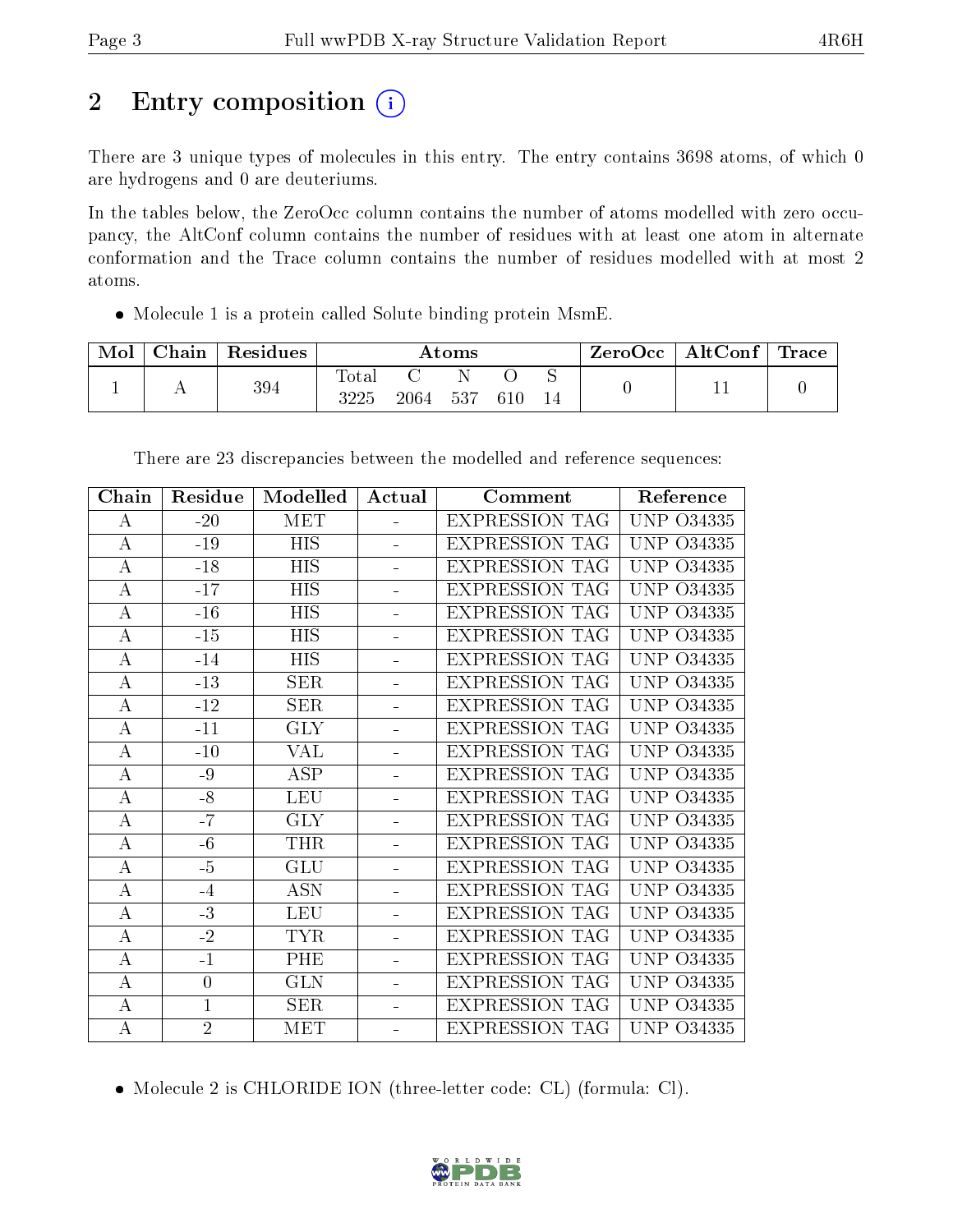|  | $Mol$   Chain   Residues | Atoms | $\rm ZeroOcc$   Alt $\rm Conf$ |  |
|--|--------------------------|-------|--------------------------------|--|
|  |                          | Total |                                |  |

 $\bullet\,$  Molecule 3 is water.

|  | $\text{Mol}$   Chain   Residues | Atoms                | $ZeroOcc \mid AltConf \mid$ |  |
|--|---------------------------------|----------------------|-----------------------------|--|
|  | $466\,$                         | Fotal<br>468<br>468. |                             |  |

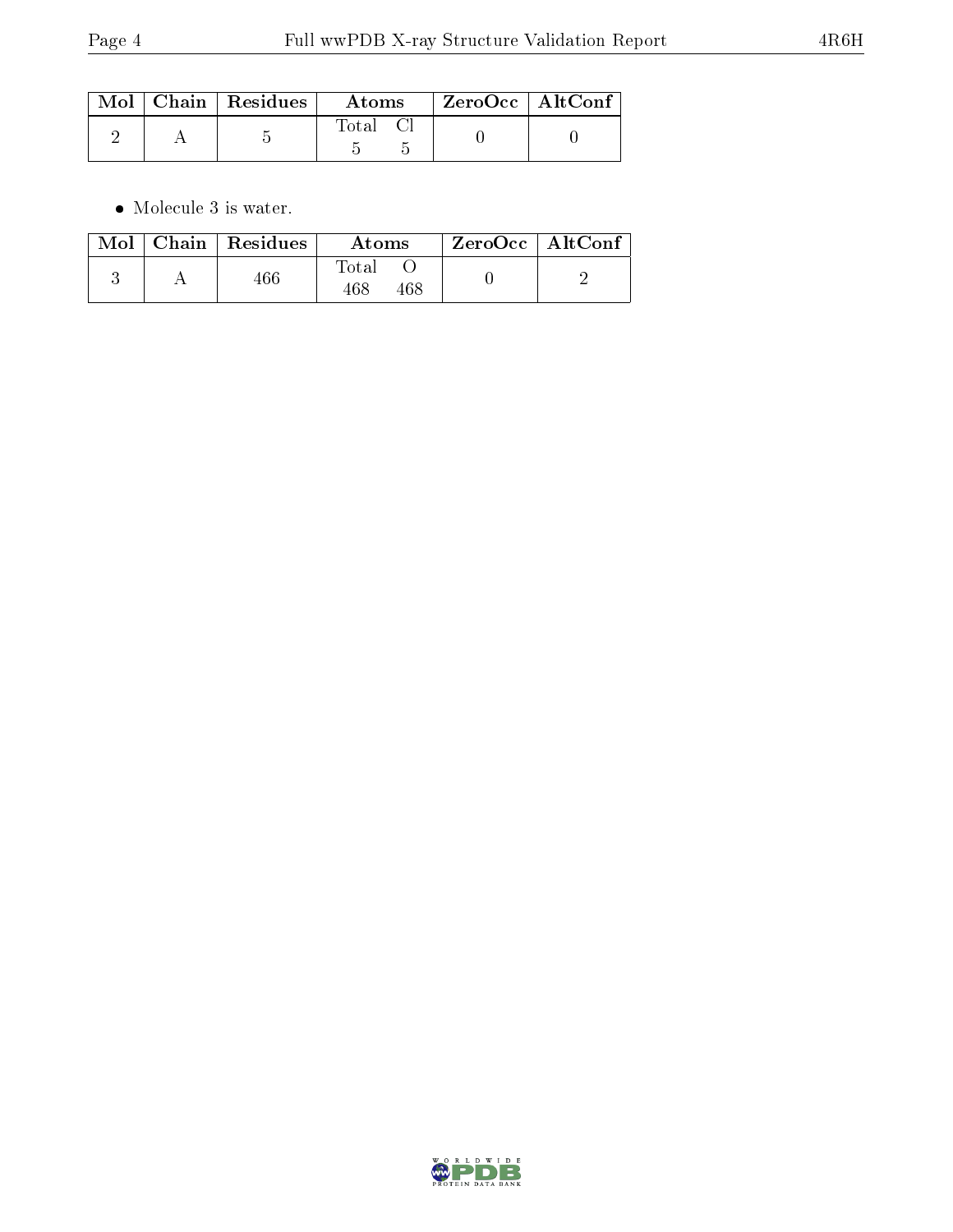# 3 Residue-property plots  $(i)$

These plots are drawn for all protein, RNA and DNA chains in the entry. The first graphic for a chain summarises the proportions of the various outlier classes displayed in the second graphic. The second graphic shows the sequence view annotated by issues in geometry and electron density. Residues are color-coded according to the number of geometric quality criteria for which they contain at least one outlier: green  $= 0$ , yellow  $= 1$ , orange  $= 2$  and red  $= 3$  or more. A red dot above a residue indicates a poor fit to the electron density (RSRZ  $> 2$ ). Stretches of 2 or more consecutive residues without any outlier are shown as a green connector. Residues present in the sample, but not in the model, are shown in grey.

• Molecule 1: Solute binding protein MsmE



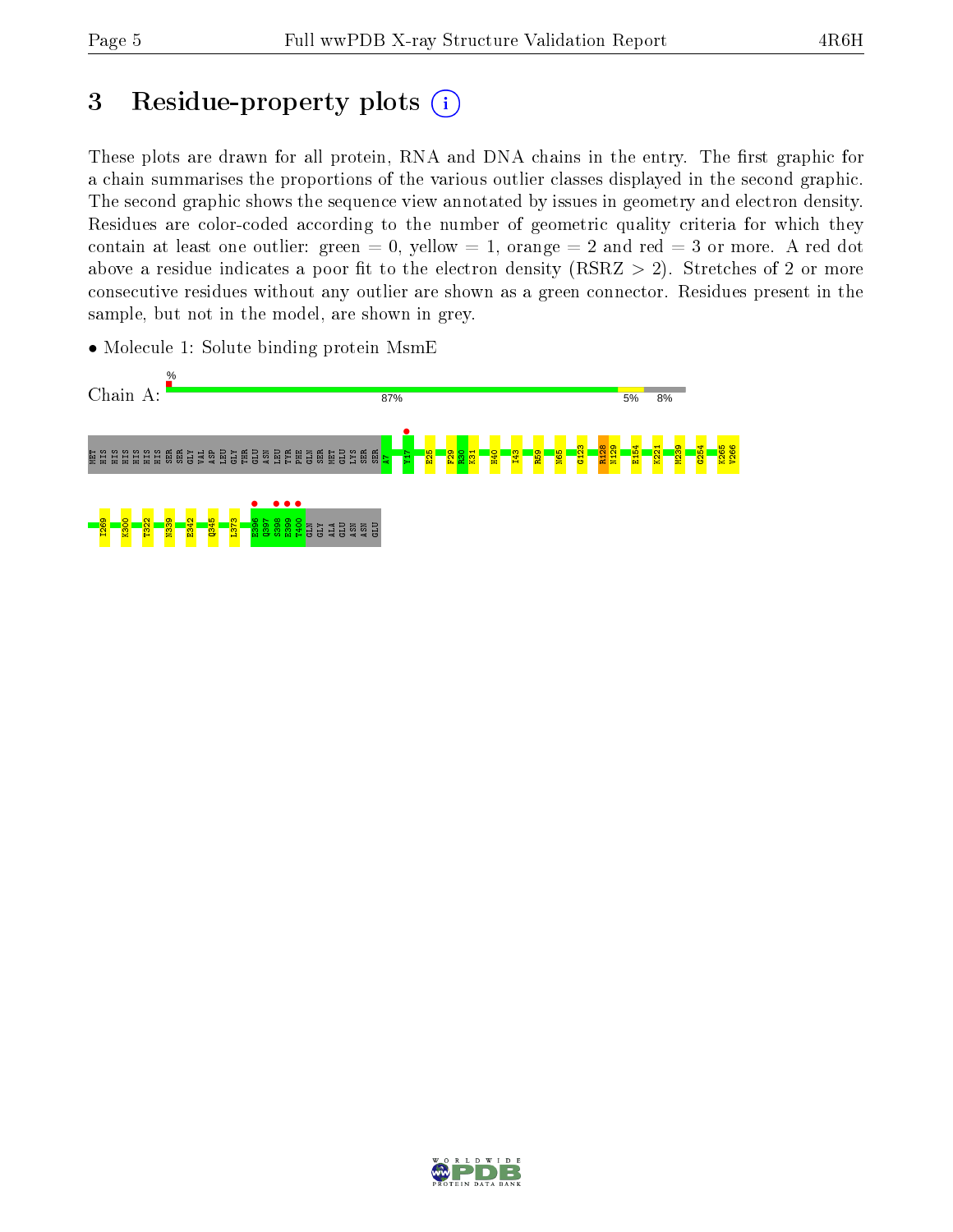# 4 Data and refinement statistics  $(i)$

| Property                                                         | Value                                           | Source     |
|------------------------------------------------------------------|-------------------------------------------------|------------|
| Space group                                                      | P 21 21 21                                      | Depositor  |
| Cell constants                                                   | $61.92\text{\AA}$<br>55.74Å<br>114.71Å          | Depositor  |
| a, b, c, $\alpha$ , $\beta$ , $\gamma$                           | $90.00^\circ$<br>$90.00^\circ$<br>$90.00^\circ$ |            |
| Resolution $(A)$                                                 | $57.35 - 1.50$                                  | Depositor  |
|                                                                  | 41.43<br>$-1.50$                                | <b>EDS</b> |
| % Data completeness                                              | $98.2(57.35-1.50)$                              | Depositor  |
| (in resolution range)                                            | $98.3(41.43-1.50)$                              | <b>EDS</b> |
| $R_{merge}$                                                      | 0.06                                            | Depositor  |
| $\mathrm{R}_{sym}$                                               | 0.06                                            | Depositor  |
| $\langle I/\sigma(I) \rangle^{-1}$                               | 2.19 (at $1.50\text{\AA}$ )                     | Xtriage    |
| Refinement program                                               | REFMAC 5.8.0073                                 | Depositor  |
| $R, R_{free}$                                                    | 0.168<br>0.205<br>$\mathbf{A}$                  | Depositor  |
|                                                                  | 0.179<br>0.211<br>$\ddot{\phantom{a}}$          | DCC        |
| $R_{free}$ test set                                              | $1915$ reflections $(3.02\%)$                   | wwPDB-VP   |
| Wilson B-factor $(A^2)$                                          | 17.3                                            | Xtriage    |
| Anisotropy                                                       | 0.088                                           | Xtriage    |
| Bulk solvent $k_{sol}(\text{e}/\text{A}^3), B_{sol}(\text{A}^2)$ | 0.31, 45.1                                      | <b>EDS</b> |
| $L$ -test for twinning <sup>2</sup>                              | $< L >$ = 0.50, $< L^2 >$ = 0.34                | Xtriage    |
| Estimated twinning fraction                                      | No twinning to report.                          | Xtriage    |
| $F_o, F_c$ correlation                                           | 0.97                                            | <b>EDS</b> |
| Total number of atoms                                            | 3698                                            | wwPDB-VP   |
| Average B, all atoms $(A^2)$                                     | 27.0                                            | wwPDB-VP   |

Xtriage's analysis on translational NCS is as follows: The largest off-origin peak in the Patterson function is  $5.51\%$  of the height of the origin peak. No significant pseudotranslation is detected.

<sup>&</sup>lt;sup>2</sup>Theoretical values of  $\langle |L| \rangle$ ,  $\langle L^2 \rangle$  for acentric reflections are 0.5, 0.333 respectively for untwinned datasets, and 0.375, 0.2 for perfectly twinned datasets.



<span id="page-5-1"></span><span id="page-5-0"></span><sup>1</sup> Intensities estimated from amplitudes.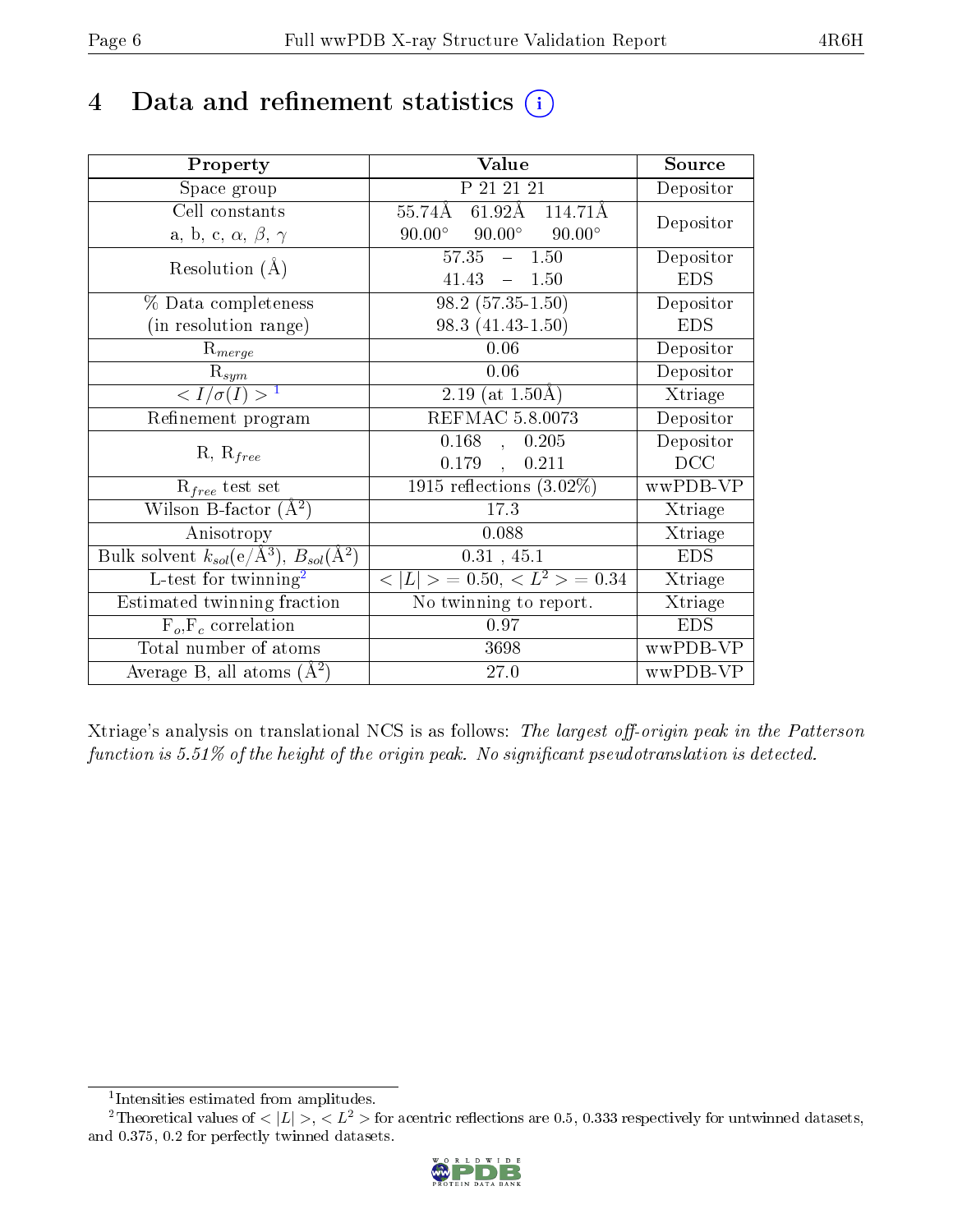# 5 Model quality  $(i)$

## 5.1 Standard geometry  $(i)$

Bond lengths and bond angles in the following residue types are not validated in this section: CL

The Z score for a bond length (or angle) is the number of standard deviations the observed value is removed from the expected value. A bond length (or angle) with  $|Z| > 5$  is considered an outlier worth inspection. RMSZ is the root-mean-square of all Z scores of the bond lengths (or angles).

| $Mol$   Chain |      | Bond lengths                 | Bond angles |                           |  |
|---------------|------|------------------------------|-------------|---------------------------|--|
|               |      | $RMSZ$ $\mid \# Z  > 5$ RMSZ |             | $\# Z  > 5$               |  |
|               | 0.65 | 0/3331                       | 0.79        | $\frac{1}{3}/4507(0.1\%)$ |  |

There are no bond length outliers.

All (3) bond angle outliers are listed below:

| Mol | Chain | Res    | Type       | Atoms        |         | Observed $(°)$ | Ideal (°) |
|-----|-------|--------|------------|--------------|---------|----------------|-----------|
|     |       | 128[A] | $\rm{ARG}$ | NE-CZ-NH1    | $-6.21$ | 117 19         | 120.30    |
|     |       | 128[B] | $\rm{ARG}$ | $NE- CZ-NH1$ | $-6.21$ | 117 19         | 120.30    |
|     |       | 50     | ARG.       | NE-CZ-NH1    | -5.23   | 122.91         | 120.30    |

There are no chirality outliers.

There are no planarity outliers.

### 5.2 Too-close contacts (i)

In the following table, the Non-H and H(model) columns list the number of non-hydrogen atoms and hydrogen atoms in the chain respectively. The H(added) column lists the number of hydrogen atoms added and optimized by MolProbity. The Clashes column lists the number of clashes within the asymmetric unit, whereas Symm-Clashes lists symmetry related clashes.

| Mol |      |      | Chain   Non-H   H(model)   H(added)   Clashes   Symm-Clashes |
|-----|------|------|--------------------------------------------------------------|
|     | 3225 | 32U. |                                                              |
|     |      |      |                                                              |
|     | 468  |      |                                                              |
|     | 3698 | ११०  |                                                              |

The all-atom clashscore is defined as the number of clashes found per 1000 atoms (including hydrogen atoms). The all-atom clashscore for this structure is 2.

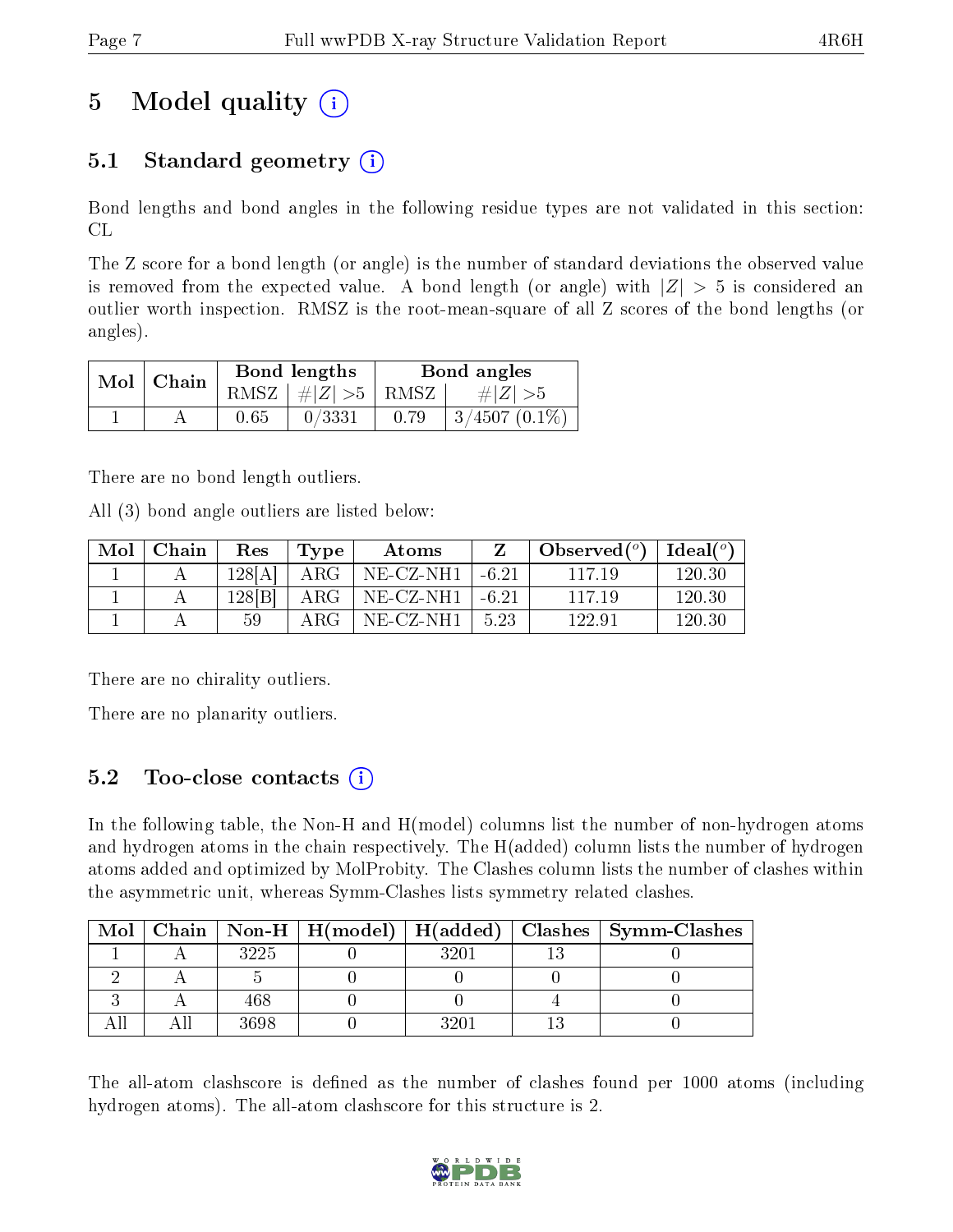| Atom-1             | Atom-2              | Interatomic<br>distance $(A)$ | Clash<br>overlap $(A)$ |
|--------------------|---------------------|-------------------------------|------------------------|
| 1: A:154: GLU:HG3  | 3:A:717:HOH:O       | 1.91                          | 0.68                   |
| 1:A:40:HIS:HE1     | 3:A:667:HOH:O       | 1.83                          | 0.60                   |
| 1:A:129:ASN:HD21   | 1: A:265:LYS:H      | 1.55                          | 0.54                   |
| 1:A:342[B]:GLU:OE1 | 1: A:345: GLN: NE2  | 2.41                          | 0.54                   |
| 1:A:339[A]:ASN:CG  | 3:A:700:HOH:O       | 2.46                          | 0.53                   |
| 1:A:128[A]:ARG:NH1 | 1:A:339[A]:ASN:HD21 | 2.08                          | 0.52                   |
| 1:A:339[A]:ASN:ND2 | 3:A:700:HOH:O       | 2.47                          | 0.48                   |
| 1:A:254:GLY:HA2    | 1:A:266:VAL:HB      | 1.97                          | 0.47                   |
| 1:A:40:HIS:HB3     | 1:A:43:ILE:HD12     | 1.99                          | 0.43                   |
| 1:A:239[B]:MET:HB2 | 1:A:239[B]:MET:HE3  | 1.68                          | 0.42                   |
| 1:A:25:GLU:HG2     | 1:A:322:THR:HG22    | 2.03                          | 0.40                   |
| 1: A:373: LEU: C   | 1:A:373:LEU:HD23    | 2.42                          | 0.40                   |
| 1:A:123:GLY:HA3    | 1:A:269:ILE:O       | 2.21                          | 0.40                   |

All (13) close contacts within the same asymmetric unit are listed below, sorted by their clash magnitude.

There are no symmetry-related clashes.

#### 5.3 Torsion angles  $(i)$

#### 5.3.1 Protein backbone (i)

In the following table, the Percentiles column shows the percent Ramachandran outliers of the chain as a percentile score with respect to all X-ray entries followed by that with respect to entries of similar resolution.

The Analysed column shows the number of residues for which the backbone conformation was analysed, and the total number of residues.

| Mol   Chain | Analysed                                |  | Favoured   Allowed   Outliers   Percentiles                                        |  |
|-------------|-----------------------------------------|--|------------------------------------------------------------------------------------|--|
|             | $403/428$ (94\%)   396 (98\%)   7 (2\%) |  | $\begin{array}{ c c c c c }\n\hline\n\multicolumn{1}{ c }{100} & 100\n\end{array}$ |  |

There are no Ramachandran outliers to report.

#### 5.3.2 Protein sidechains  $(i)$

In the following table, the Percentiles column shows the percent sidechain outliers of the chain as a percentile score with respect to all X-ray entries followed by that with respect to entries of similar resolution.

The Analysed column shows the number of residues for which the sidechain conformation was

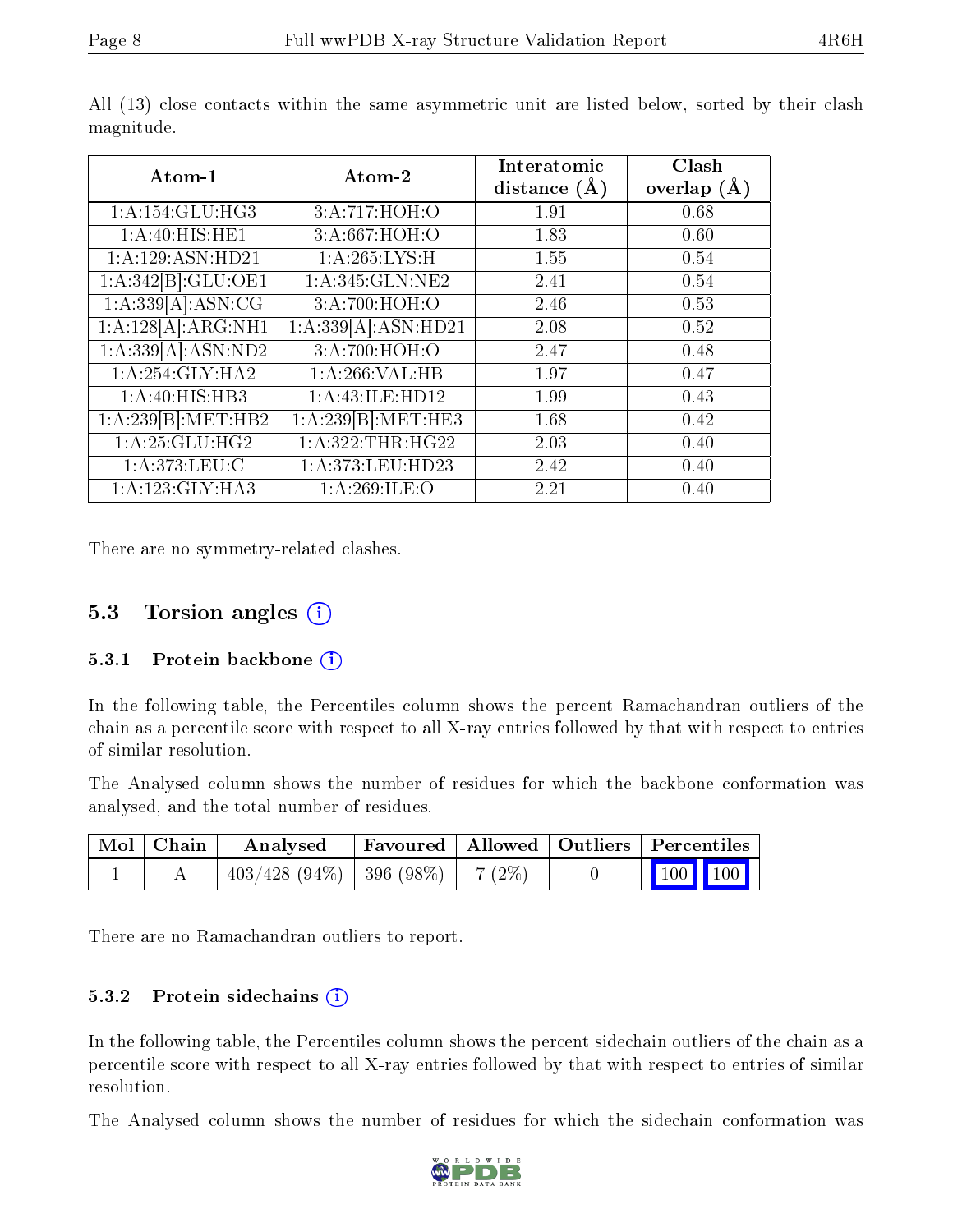| analysed, and the total number of residues. |  |  |  |  |  |  |
|---------------------------------------------|--|--|--|--|--|--|
|---------------------------------------------|--|--|--|--|--|--|

| Mol   Chain | $\boldsymbol{\mathrm{Analysed}}$ | Rotameric   Outliers   Percentiles |           |    |     |  |
|-------------|----------------------------------|------------------------------------|-----------|----|-----|--|
|             | $346/365(95\%)$   340 (98\%)     |                                    | 6 $(2\%)$ | 60 | -33 |  |

All (6) residues with a non-rotameric sidechain are listed below:

| Mol | Chain | Res                | Type       |
|-----|-------|--------------------|------------|
|     |       | 29                 | PHE        |
|     |       | 31[A]              | <b>LYS</b> |
|     |       | $31 \overline{B} $ | <b>LYS</b> |
|     |       | 65                 | <b>ASN</b> |
|     |       | 221                | <b>LYS</b> |
|     |       | 300                | <b>LYS</b> |

Some sidechains can be flipped to improve hydrogen bonding and reduce clashes. All (4) such sidechains are listed below:

| Mol | Chain | Res | Type       |
|-----|-------|-----|------------|
|     |       | 40  | HIS        |
|     |       | 65  | ASN        |
|     |       | 129 | <b>ASN</b> |
|     |       | 255 | GL N       |

#### 5.3.3 RNA [O](https://www.wwpdb.org/validation/2017/XrayValidationReportHelp#rna)i

There are no RNA molecules in this entry.

### 5.4 Non-standard residues in protein, DNA, RNA chains (i)

There are no non-standard protein/DNA/RNA residues in this entry.

#### 5.5 Carbohydrates  $(i)$

There are no carbohydrates in this entry.

### 5.6 Ligand geometry (i)

Of 5 ligands modelled in this entry, 5 are monoatomic - leaving 0 for Mogul analysis. There are no bond length outliers.

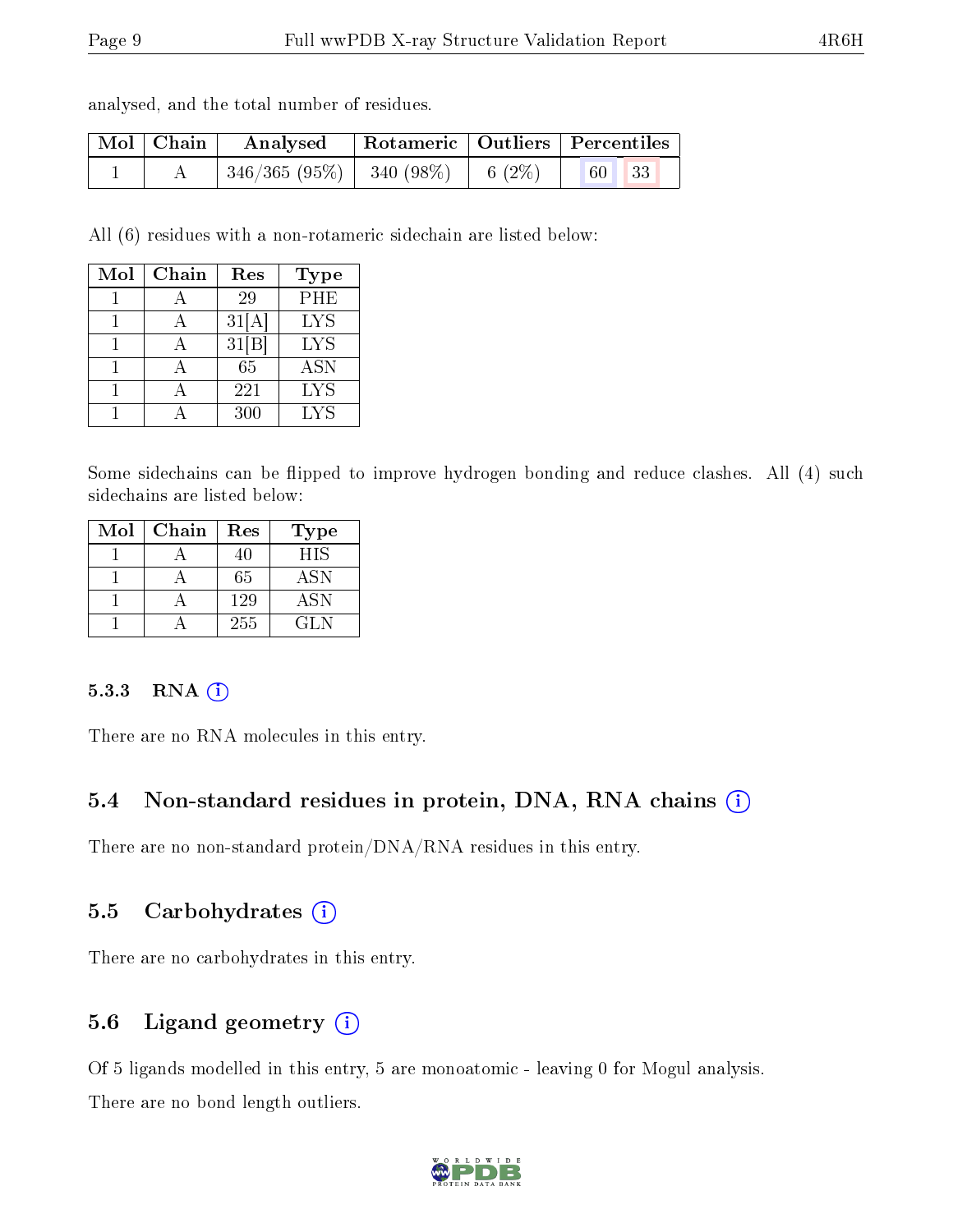There are no bond angle outliers. There are no chirality outliers. There are no torsion outliers. There are no ring outliers. No monomer is involved in short contacts.

### 5.7 [O](https://www.wwpdb.org/validation/2017/XrayValidationReportHelp#nonstandard_residues_and_ligands)ther polymers (i)

There are no such residues in this entry.

## 5.8 Polymer linkage issues (i)

There are no chain breaks in this entry.

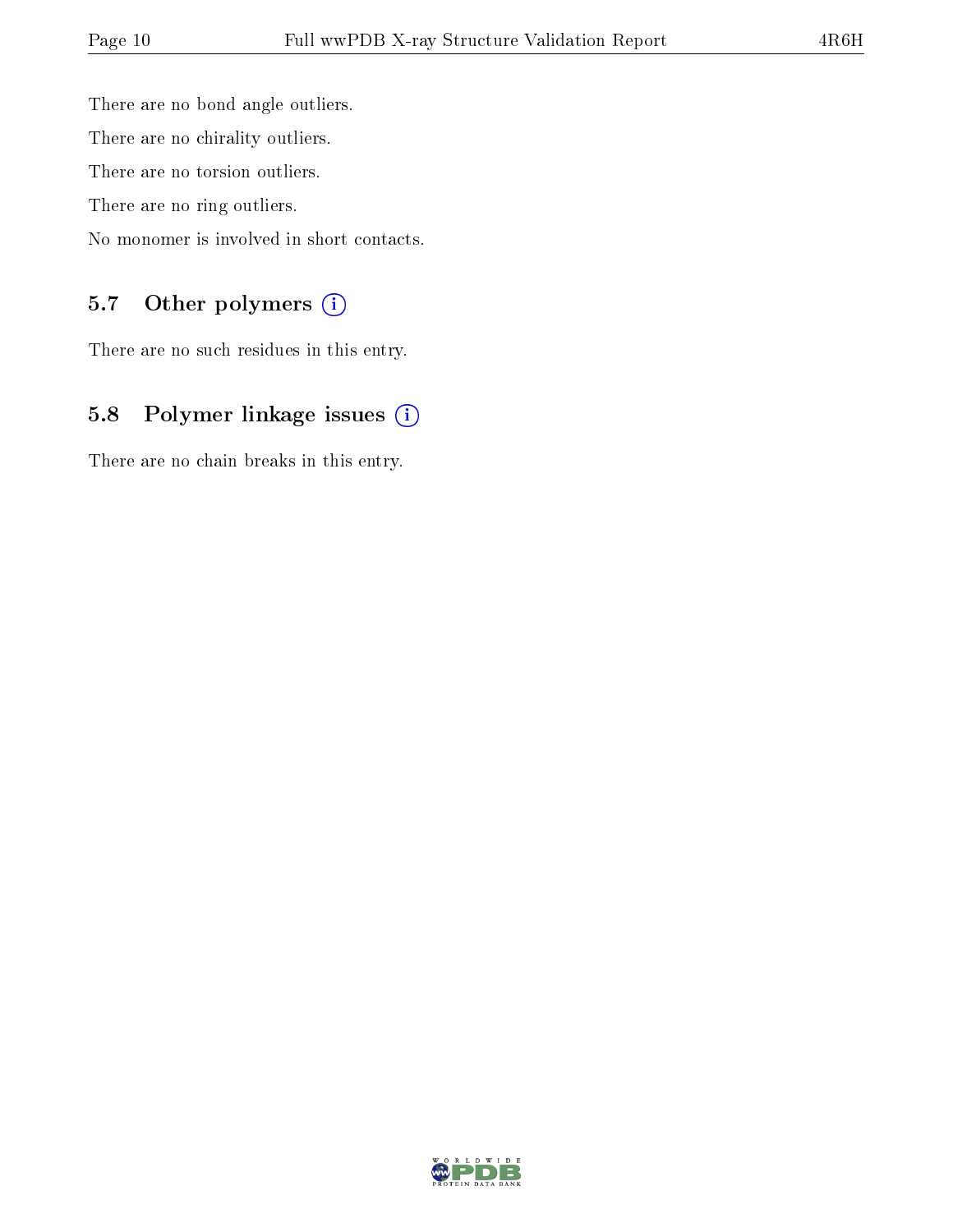## 6 Fit of model and data  $\left( \cdot \right)$

## 6.1 Protein, DNA and RNA chains (i)

In the following table, the column labelled  $#RSRZ>2'$  contains the number (and percentage) of RSRZ outliers, followed by percent RSRZ outliers for the chain as percentile scores relative to all X-ray entries and entries of similar resolution. The OWAB column contains the minimum, median,  $95<sup>th</sup>$  percentile and maximum values of the occupancy-weighted average B-factor per residue. The column labelled  $Q < 0.9$  lists the number of (and percentage) of residues with an average occupancy less than 0.9.

|  | $\mid$ Mol $\mid$ Chain $\mid$ Analysed $\mid$ <rsrz> <math>\mid</math></rsrz> |  |  |  |                                             |  |
|--|--------------------------------------------------------------------------------|--|--|--|---------------------------------------------|--|
|  | 394/428 (92%)                                                                  |  |  |  | $-0.24$   5 (1%)   77   81   16, 23, 42, 95 |  |

All (5) RSRZ outliers are listed below:

| Mol | Chain | Res | <b>Type</b> | <b>RSRZ</b> |
|-----|-------|-----|-------------|-------------|
|     |       | 400 | THR.        | 5.0         |
|     |       | 398 | SER.        | 4.3         |
|     |       | 399 | <b>GLU</b>  | 3.5         |
|     |       | 396 | <b>GLU</b>  | 2.5         |
|     |       | 17  | TYR.        | 2.3         |

### 6.2 Non-standard residues in protein, DNA, RNA chains (i)

There are no non-standard protein/DNA/RNA residues in this entry.

#### 6.3 Carbohydrates (i)

There are no carbohydrates in this entry.

### 6.4 Ligands  $(i)$

In the following table, the Atoms column lists the number of modelled atoms in the group and the number defined in the chemical component dictionary. The B-factors column lists the minimum, median,  $95<sup>th</sup>$  percentile and maximum values of B factors of atoms in the group. The column labelled  $Q< 0.9$ ' lists the number of atoms with occupancy less than 0.9.

| Mol | Type | $\overline{\phantom{a}}$ Chain <sup><math>+</math></sup> | $\mid$ Res $\mid$ | $\mid$ Atoms $\mid$ | $\vert$ RSCC $\vert$ |      | $\mid$ RSR $\mid$ B-factors( $A^2$ ) | $\rm Q\textcolor{black}{<}0.9$ |
|-----|------|----------------------------------------------------------|-------------------|---------------------|----------------------|------|--------------------------------------|--------------------------------|
|     |      |                                                          | 505               |                     | $0.9^{-}$            |      | 38, 38, 38, 38                       |                                |
|     |      |                                                          | 504               |                     | 0.98                 | 0.08 | 31, 31, 31, 31                       |                                |

Continued on next page...